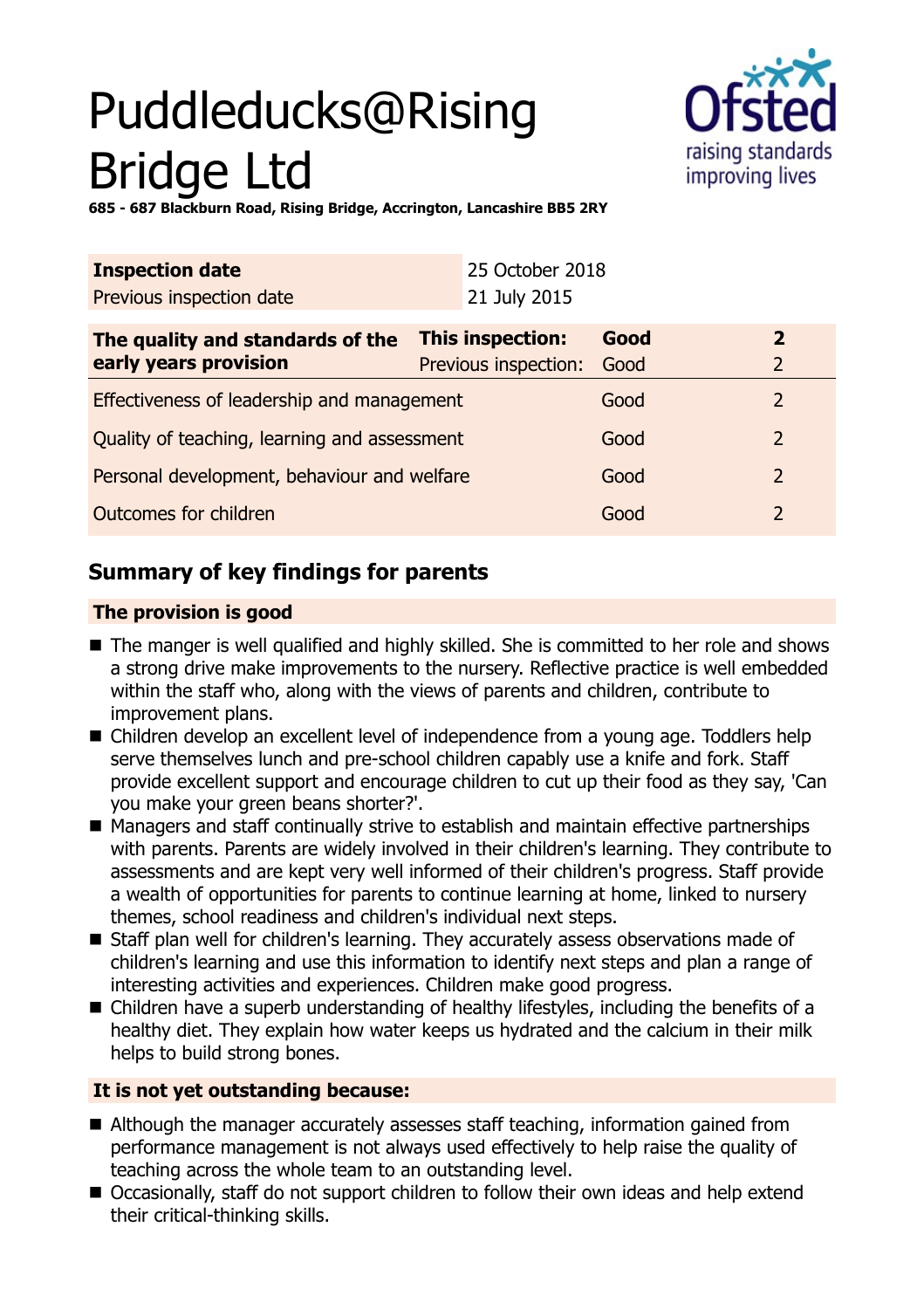## **What the setting needs to do to improve further**

#### **To further improve the quality of the early years provision the provider should:**

- $\blacksquare$  devise even better systems of performance management that help raise the quality of teaching of all staff to an outstanding level
- enhance staff's understanding of how to support children to think critically and extend their ideas, to promote their learning even further.

#### **Inspection activities**

- $\blacksquare$  The inspector observed the quality of teaching and the impact this has on children's learning, during play inside and outside.
- The inspector carried out two joint observations with the nursery manager.
- $\blacksquare$  The inspector spoke to members of staff and children at appropriate times during the inspection and held a meeting with the nursery manager.
- The inspector took account of the views of parents from written feedback and other written comments.
- The inspector looked at children's records, evidence of the suitability of staff and a range of other documentation, including policies and procedures.

#### **Inspector**

Katie Sparrow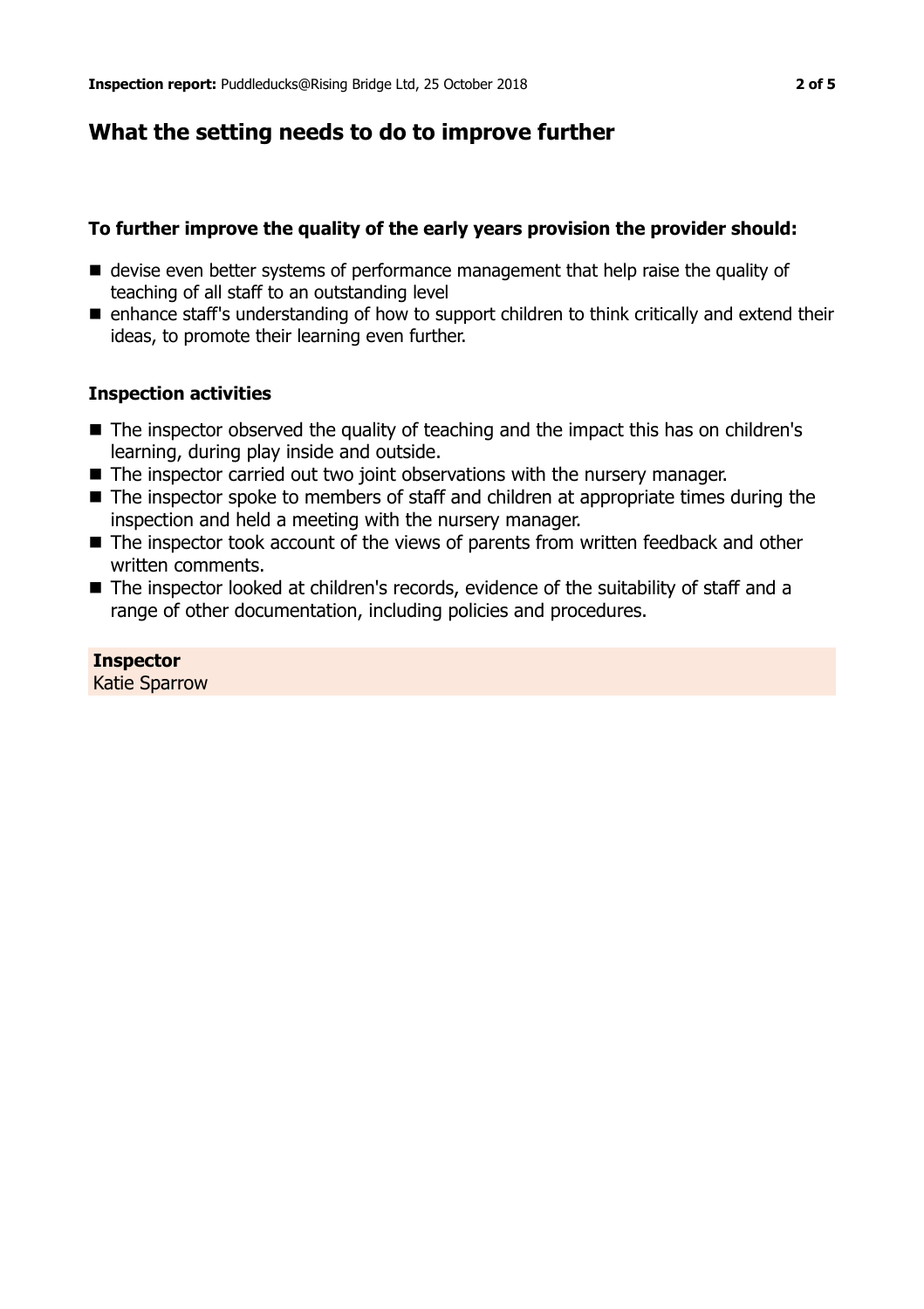## **Inspection findings**

#### **Effectiveness of leadership and management is good**

The arrangements for safeguarding are effective. The manager and staff have a firm awareness of child protection and understand their responsibility to protect children from harm. The manager has been creative in supporting staff's ongoing safeguarding knowledge. For example, safeguarding information is displayed in various areas of the nursery for staff to refer to. Robust recruitment procedures are followed and the manager regularly checks staff's ongoing suitability. Children's progress is monitored closely. The manager is able to identify any emerging gaps in children's learning and implement support where necessary. Staff work well with other professionals involved in the care and development of the children. Regular information sharing helps to ensure the needs of children are well known and met.

#### **Quality of teaching, learning and assessment is good**

Overall, the teaching skills of staff are strong. Staff seize opportunities to steer children's learning in different directions. For example, staff join in with children exploring an animal book. They ask well-posed and open-ended questions about the different animals and skilfully maintain children's interest as they challenge them to find the matching animals from the box. They go on to compare the different patterns and staff introduce new vocabulary very well, describing the differences between the patterns. Babies' emerging speaking skills are also very well promoted as staff provide a language-rich environment and model building sentences.

#### **Personal development, behaviour and welfare are good**

The atmosphere within the nursery is calm and purposeful. Staff offer children an abundance of praise for their positive behaviour. Children listen very well and play cooperatively with their peers. The nursery environment is extremely personal to the children. Displays around the nursery largely incorporate children's work and contributions, to demonstrate the learning they have achieved. This greatly promotes children's feelings of self-worth. Staff provide a wide range of opportunities for children to learn about themselves, their local community and the wider world. Children thoroughly enjoy trips to the local market and church and explore various cultural celebrations throughout the year.

#### **Outcomes for children are good**

Children are working comfortably within the range of development typical for their age. They become confident communicators, contributing to discussions and sharing their ideas. Babies show high levels of curiosity. They use their senses to explore the range of engaging items in the well-presented sensory room. Pre-school children begin to understand letter sounds and can recognise and begin to form the letters of their name. Babies get to know and enjoy the nursery routine, including the social occasion at lunch and snack times. Children are well prepared for their next stage in learning, including the eventual move to school.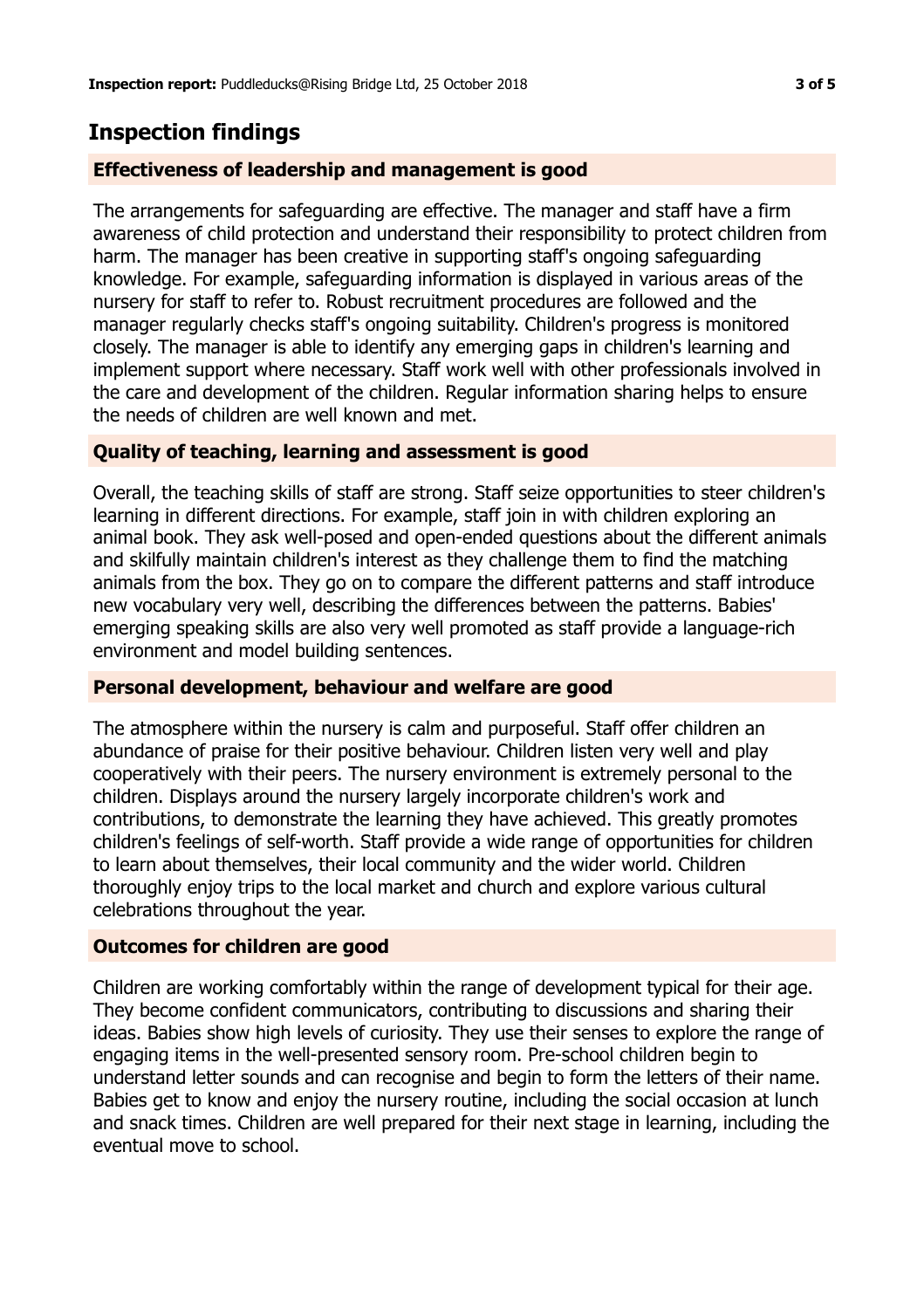## **Setting details**

| Unique reference number                             | EY476683                                                                             |
|-----------------------------------------------------|--------------------------------------------------------------------------------------|
| <b>Local authority</b>                              | Lancashire                                                                           |
| <b>Inspection number</b>                            | 10064197                                                                             |
| <b>Type of provision</b>                            | Full day care                                                                        |
| <b>Registers</b>                                    | Early Years Register, Compulsory Childcare<br>Register, Voluntary Childcare Register |
| Day care type                                       | Childcare on non-domestic premises                                                   |
| Age range of children                               | $0 - 4$                                                                              |
| <b>Total number of places</b>                       | 47                                                                                   |
| Number of children on roll                          | 58                                                                                   |
| Name of registered person                           | Puddleducks @ Rising Bridge Ltd.                                                     |
| <b>Registered person unique</b><br>reference number | RP909676                                                                             |
| Date of previous inspection                         | 21 July 2015                                                                         |
| <b>Telephone number</b>                             | 01706240070                                                                          |

Puddleducks@Rising Bridge Ltd registered in 2014. The nursery is open each weekday from 7.30am to 6pm, all year round. In total, eight staff work at the nursery, all of whom hold relevant qualifications. The nursery receives funding to provide free early education for two-, three- and four-year-old children.

This inspection was carried out by Ofsted under sections 49 and 50 of the Childcare Act 2006 on the quality and standards of provision that is registered on the Early Years Register. The registered person must ensure that this provision complies with the statutory framework for children's learning, development and care, known as the early years foundation stage.

Any complaints about the inspection or the report should be made following the procedures set out in the guidance Complaints procedure: raising concerns and making complaints about Ofsted, which is available from Ofsted's website: www.ofsted.gov.uk. If you would like Ofsted to send you a copy of the guidance, please telephone 0300 123 4234, or email [enquiries@ofsted.gov.uk.](mailto:enquiries@ofsted.gov.uk)